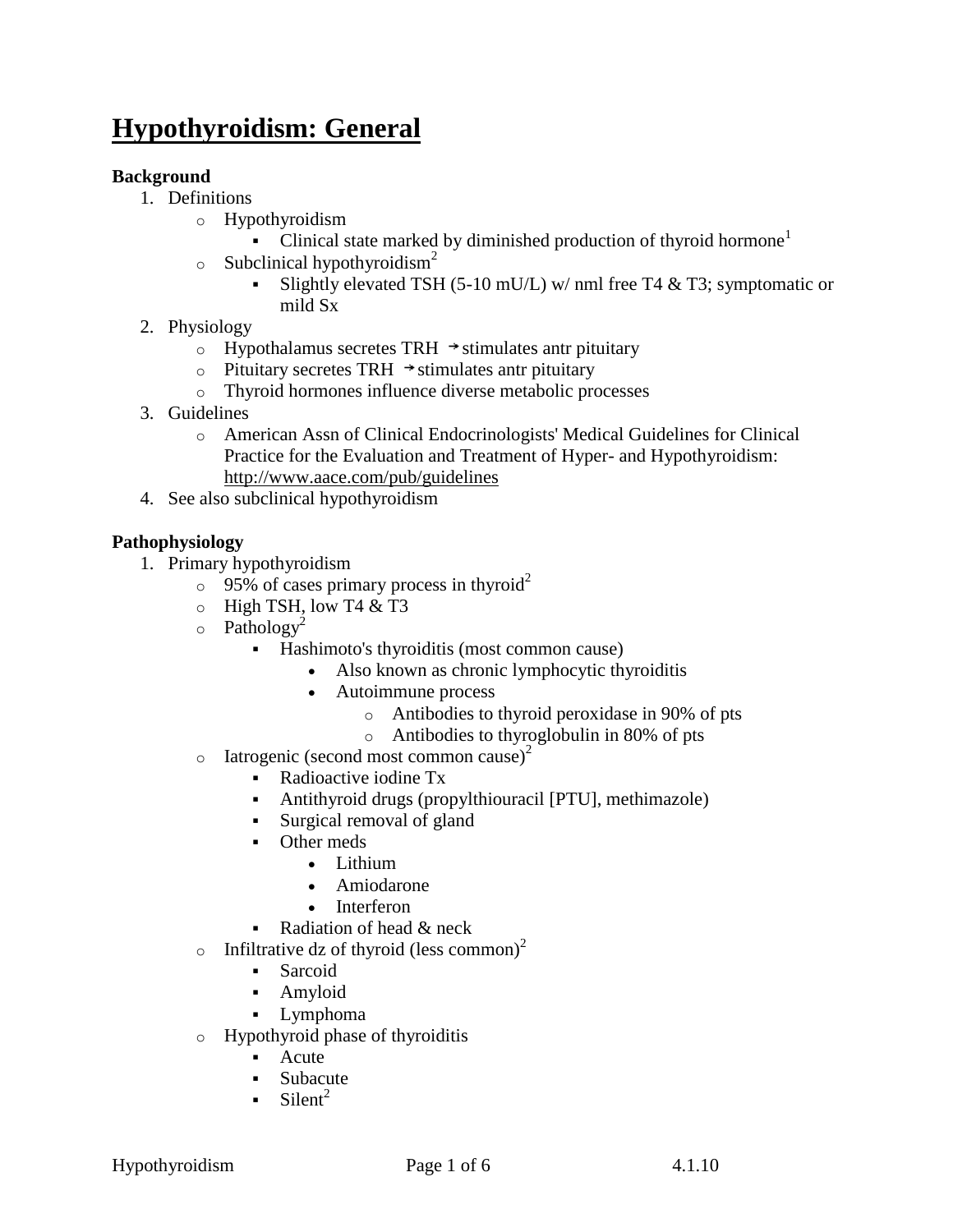- 2. Secondary hypothyroidism
	- $\circ$  5% of cases<sup>2</sup>
	- o Pituitary or hypothalamic process
		- Neoplasm
		- Pituitary necrosis
		- Congenital hypopituitarism
	- $\circ$  Low TSH, low T4 & T3
- 3. Myxedema $<sup>1</sup>$ </sup>
	- o Hypothyroid state w/hard edema of subcutaneous tissues and more severe Sx of hypothyroidism
- 4. Myxedema coma
	- $\circ$  Medical emergency precipitated by stress / trauma<sup>1</sup>
- 5. Incidence/  $prevalence<sup>2</sup>$ 
	- $\circ$  0.3-0.4% of adults<sup>3</sup>
		- $\bullet$  4% subclinical hypothyroidism (TSH  $>$  4.5milliunits/L; normal T4)
	- o 0.5% of pregnancies
	- o 2-3% of older women affected
- 6. Risk factors
	- o Age: prevalence incr w/ age
	- $\circ$  Gender: women  $>$  men
	- o Postpartum state
	- o Hx of radiation therapy to head or neck
	- o HIV infection
- 7. Comorbid autoimmune disorders $2$ 
	- o Addison's dz
	- o Diabetes mellitus
	- o Pernicious anemia
	- o Rheumatoid arthritis
	- o Vitiligo
	- o SLE
- 8. Assoc conditions
	- o Mitral valve prolapse
	- o Hypogonadism
	- o Hyperlipidemia
- 9. Morbidity/ mortality
	- o Myxedema coma
		- Hypothermia
		- **Hypoglycemia**
		- Hypoventilation
		- **Stuporous state**
		- 50-75% mortality
	- o Cardiac complications
		- **Heart failure**
		- Pericardial effusion
		- Bradycardia
		- **Hypertension**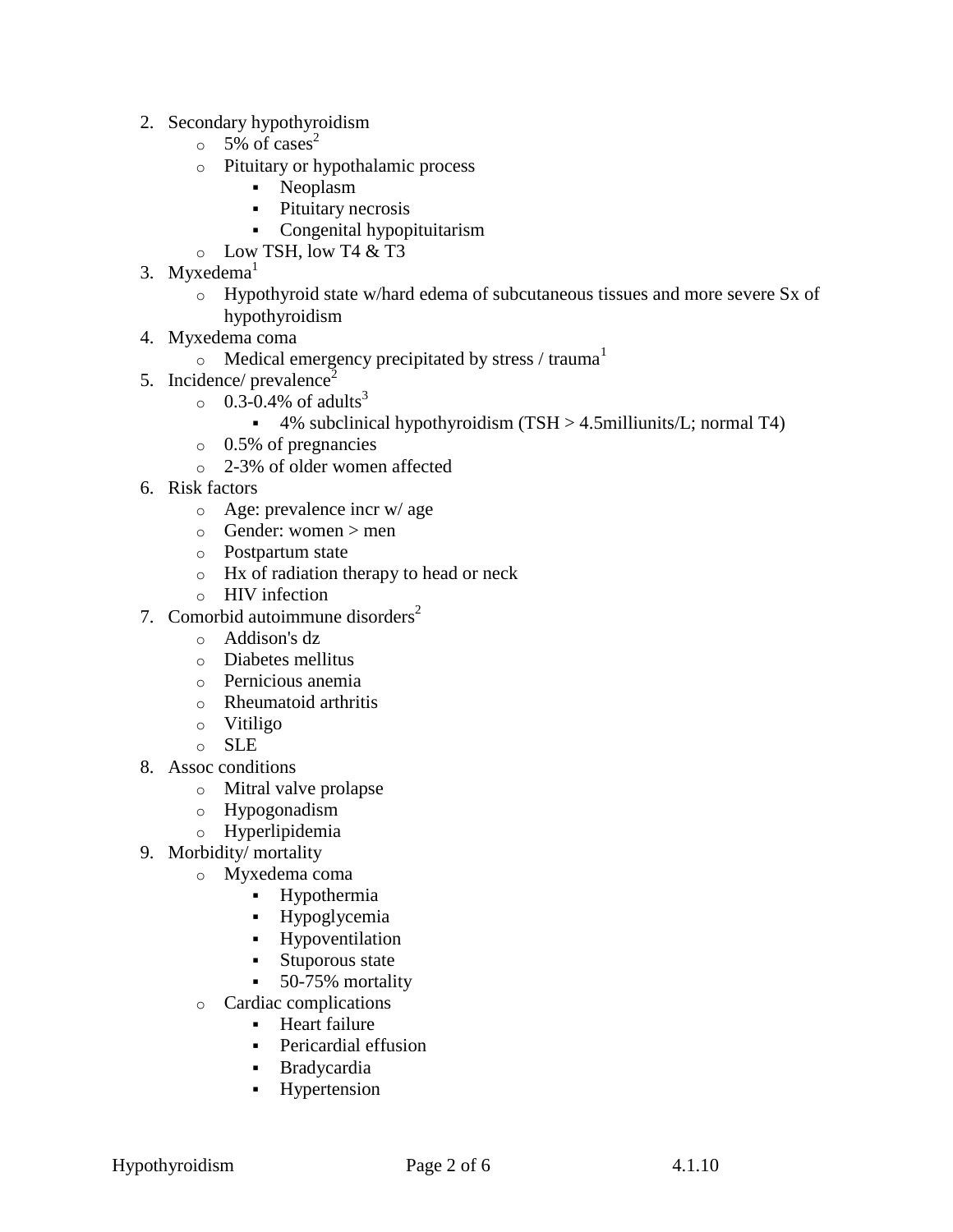## **Diagnostics**

- 1. History
	- o Symptoms
		- Fatigue, lethargy
		- Apathy, decr mood
		- Dry skin
		- Cold intolerance
		- Hair loss
		- Impaired memory
		- Constipation
		- $\blacksquare$  Wt gain
		- **Muscle weakness, cramps**
		- Dyspnea
		- **-** Hoarseness
		- **Menstrual irregularities** 
			- Menorrhagia
			- DUB
		- Pretibial or facial edema
	- o Other findings
		- $\blacksquare$  [Hyperlipidemia](http://pepidonline.com/content/content.aspx?url=endocrine.htm#lipid)<sup>4</sup>
		- $\blacksquare$  [Hyponatremia](http://pepidonline.com/content/content.aspx?url=men160.htm)<sup>5</sup>
- 2. Physical exam
	- o HEENT
		- Puffy face/eyelids
		- o Neck
			- Goiter, nodules
		- o Cardiac
			- Bradycardia
			- Cardiomegaly
			- Pericardial effusion
		- o Skin
			- **Dry**
			- Coarse hair
			- Pretibial non-pitting edema
		- o Reflexes
			- Delayed relaxation of DTRs
- 3. Diagnostic testing
	- o Labs
		- TSH
			- Elevated
			- Preferred test for initial evaluation of primary hypothyroidism
			- If abnormal, check free T4
		- Free T4
			- Low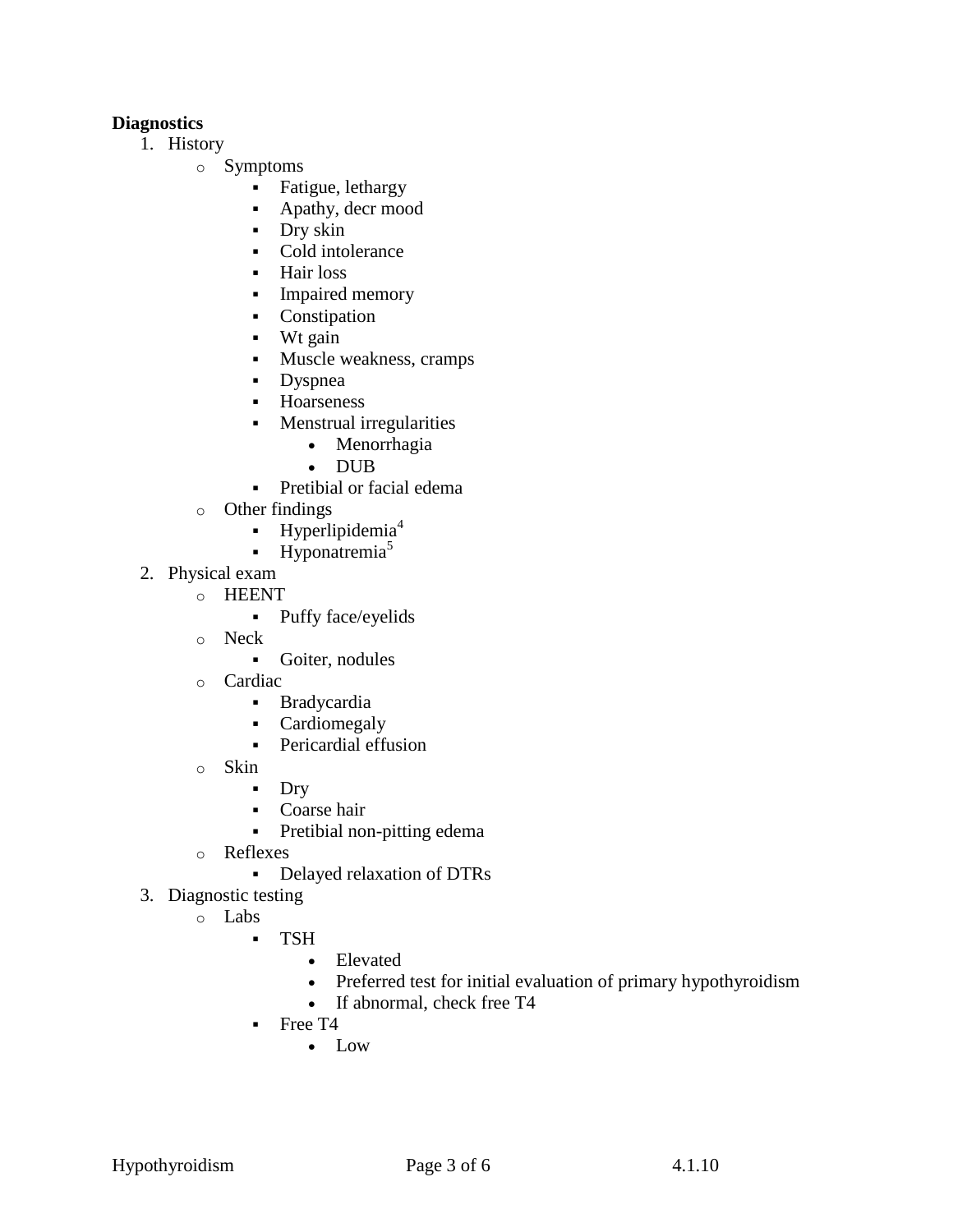- $-T3$ 
	- Check T3 if TSH undetectable and free T4 nml
	- T3 often normal even if pt severely hypothyroid<sup>6</sup>
- o Additional labs (optional)
	- TPOAb, thyroglobulin, and TRAb
		- Three principal thyroid antibodies
		- Can be pos in variety of autoimmune thyroid disorders
- $\circ$  Imaging<sup>1</sup>
	- No U/S or radioactive iodine uptake (RAIU) test indicated unless nodule present
		- If nodule present, consider U/S or RAIU, possible FNA

### **Differential Diagnosis**

- 1. Many common disorders have overlapping Sx w/hypothyroidism
	- o Anemia
	- o Alzheimer's dz
	- o Chronic fatigue syndrome
	- o Rheumatologic dz
	- o Depression
- 2. TSH assay will establish Dx

### **Therapeutics**

See also subclinical hypothyroidism, severe hypothyroidism (myxedema)

- 1. [Levothyroxine](http://pepidonline.com/content/content.aspx?url=DME/dme360.htm)
	- $\circ$  Full replacement dose for adult: 1.6 mcg/kg/d<sup>1</sup>
	- $\circ$  Usual starting dose for adult < 50 yo: 75 mcg/d
	- o Use lower dose if elderly or heart dz
		- Start w/ 12.5-50 mcg/d<sup>1</sup>
	- $\circ$  Use same brand throughout  $Tx<sup>1</sup>$
	- $\circ$  Drug interaction<sup>7</sup>
		- Decr absorption of levothyroxine if on
			- [Cholestyramine](http://pepidonline.com/content/content.aspx?url=DHV/dhv935.htm)
			- $\bullet$  Iron
			- [Sucralfate](http://pepidonline.com/content/content.aspx?url=DGI/dgi185.htm)
			- Calcium
			- Antacids w/aluminum hydroxide
			- Caffeine
			- Fiber supplement
		- Incr metabolism of levothyroxine if on
			- [Rifampin](http://pepidonline.com/content/content.aspx?url=DID/did570.htm)
			- Phenobarbital
			- [Carbamazepine](http://pepidonline.com/content/content.aspx?url=DNE/dne610.htm)
			- [Warfarin](http://pepidonline.com/content/content.aspx?url=DHO/dho785.htm)
			- Oral hypoglycemic agents
			- [Phenytoin](http://pepidonline.com/content/content.aspx?url=DNE/dne660.htm)
			- Estrogen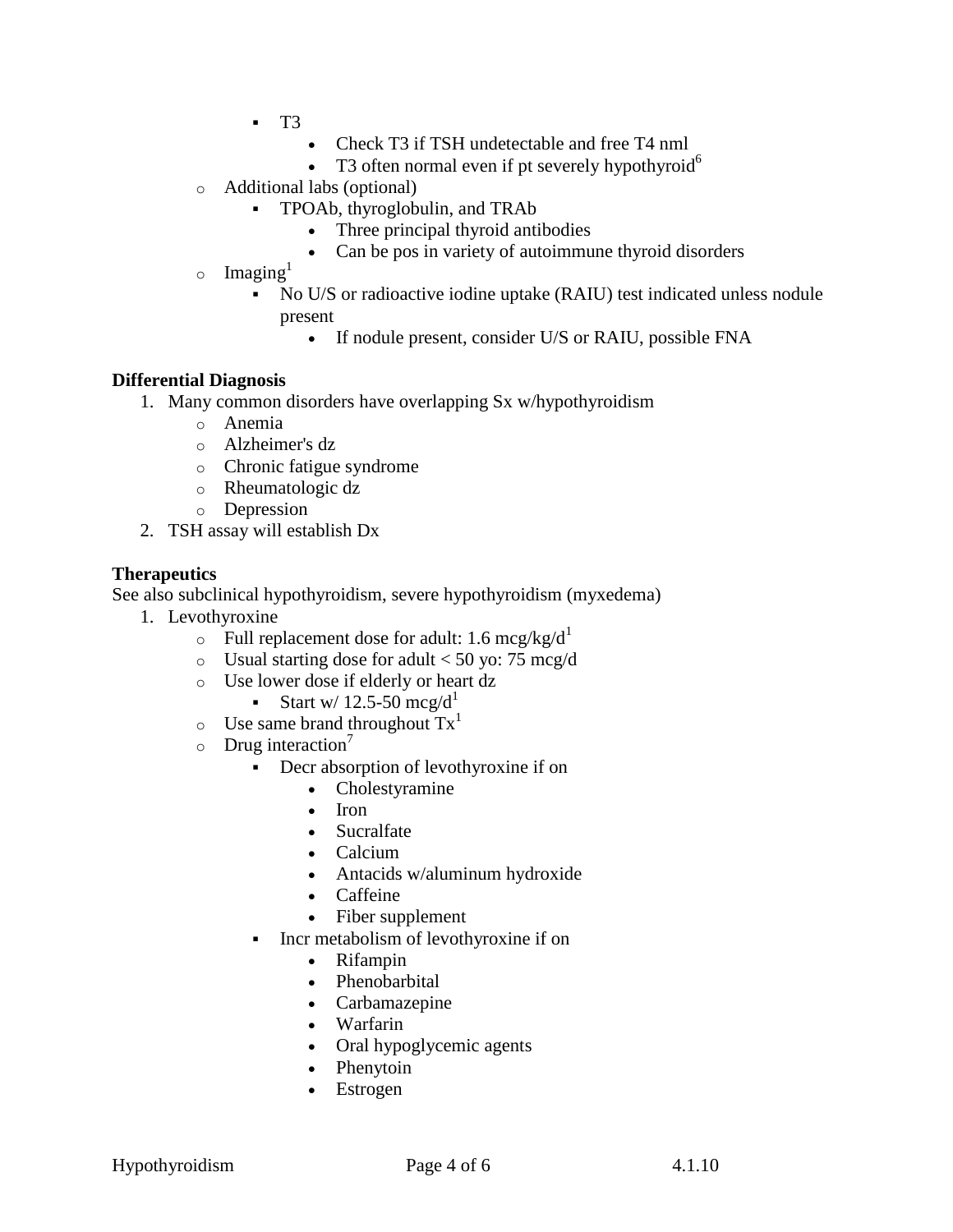## **Special Populations**

- 1. Elderly
	- $\circ$  Full replacement dose of levothyroxine: 1 mcg/kg/d<sup>1</sup>
	- o Initial Tx w/ 25-50 mcg/d, incr gradually<sup>1</sup>
- 2. Pregnancy
	- $\circ$  Must treat preg women w/hypothyroidism to prevent maternal & fetal complications
	- $\circ$  Check TSH every 6 wks during pregnancy<sup>1</sup>
	- o Adjust levothyroxine PRN (dose requirement may incr)
		- 30% incr suggested at confirmation of pregnancy
	- o Return to prepregnancy dose postpartum
- 3. Children
	- $\circ$  May require up to 4 mcg/kg/d of levothyroxine<sup>1</sup>
	- $\circ$  Refer to endocrinologist<sup>1</sup>

### **Follow-up**

- 1. Return to office in 6-8 wks to check TSH / adjust levothyroxine dose
- 2. Once TSH normal, annual levels<sup> $6$ </sup>
- 3. More freq monitoring if
	- o Pregnant
	- o Using estrogen
	- o Sig wt loss/gain
	- o Return of clinical Sx
- 4. If TSH not normalizing, consider noncompliance
- 5. Refer to specialist
	- o Nodule
		- o Goiter
	- $\circ$  Age < 18 yo
	- $\circ$  Pregnant<sup>8</sup>
	- o Not responding to Tx
	- o Cardiac pt
	- o Endocrine disorder
- 6. Admit to hospital if myxedema coma
	- o Consider IV thyroid hormone replacement

#### **Prognosis**

- 1. Life-long thyroid hormone replacement typically required
- 2. Subclinical hypothyroidism 40% progression to hypothyroidism

#### **Prevention / Screening**

- 1. Not enough evidence for or against screening<sup>9</sup>
- 2. Newborns routinely screened<sup>10</sup>

### **Evidence-Based Inquiries**

- 1. How should thyroid replacement be initiated?
- 2. Should we screen women for hypothyroidism?